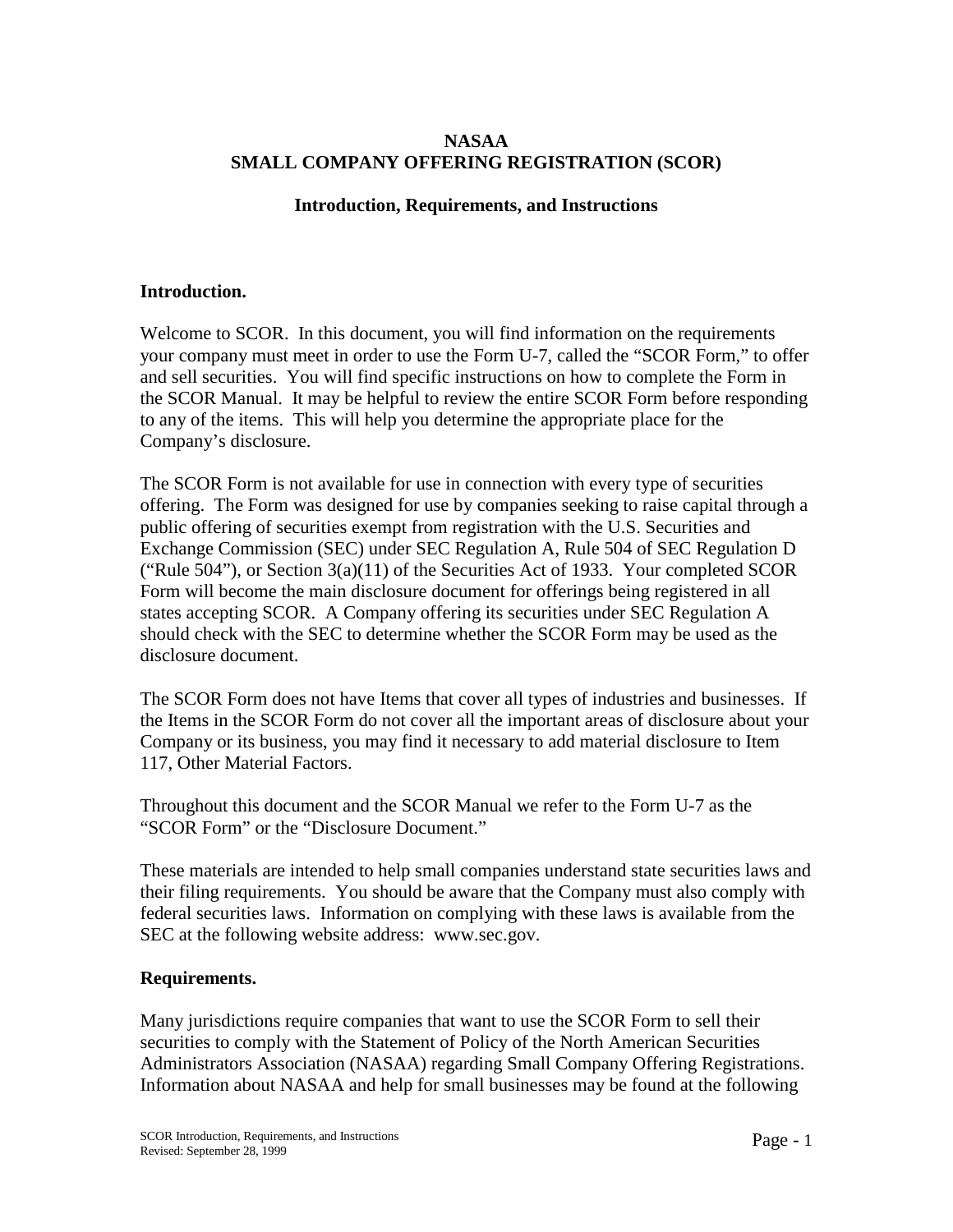website address: www.nasaa.org. The provisions of the NASAA Statement of Policy are summarized below:

The Company must:

- be a corporation or centrally managed limited liability company organized under the laws of the United States or Canada;
- not be subject to the reporting requirements of the Securities Exchange Act of 1934;
- not be an investment company under the Investment Company Act of 1940;
- not be engaged in petroleum exploration and production, mining, or other extractive industries; and
- not be a development stage company with no specific business plan or purpose other than merger.

Additionally, the Company may not use the SCOR Form to offer and sell its securities if the Company or any of its officers, directors, principal stockholders or promoters are disqualified because of prior violations of the securities laws. The Company also may not use salespersons who are disqualified because of prior violations of the securities laws.

The Company must set an offering price for common stock or common ownership interests that is equal to or greater than US \$1.00 per share or unit of interest. The Company must agree with the appropriate securities regulatory agencies that it will not split its common stock, or declare a stock dividend, for two years after effectiveness of the registration if to do so has the effect of lowering the price below US \$1.00.

If the Company pays a commission, fee or other remuneration to any person for soliciting any prospective purchaser in connection with the offering, that person must be registered or licensed if required under securities law.

The Company's financial statements must be prepared in accordance with either U.S. or Canadian generally accepted accounting principles. Interim financial statements may be unaudited. All other financial statements must be audited by independent certified public accountants. If certain conditions set out in the Statement of Policy are met, the Company's financial statements, instead of being audited, may be reviewed by an independent certified public accountant in accordance with the Accounting and Review Service Standards promulgated by the American Institute of Certified Public Accountants or the Canadian equivalent.

Although summarized above, you should read the Statement of Policy in its entirety.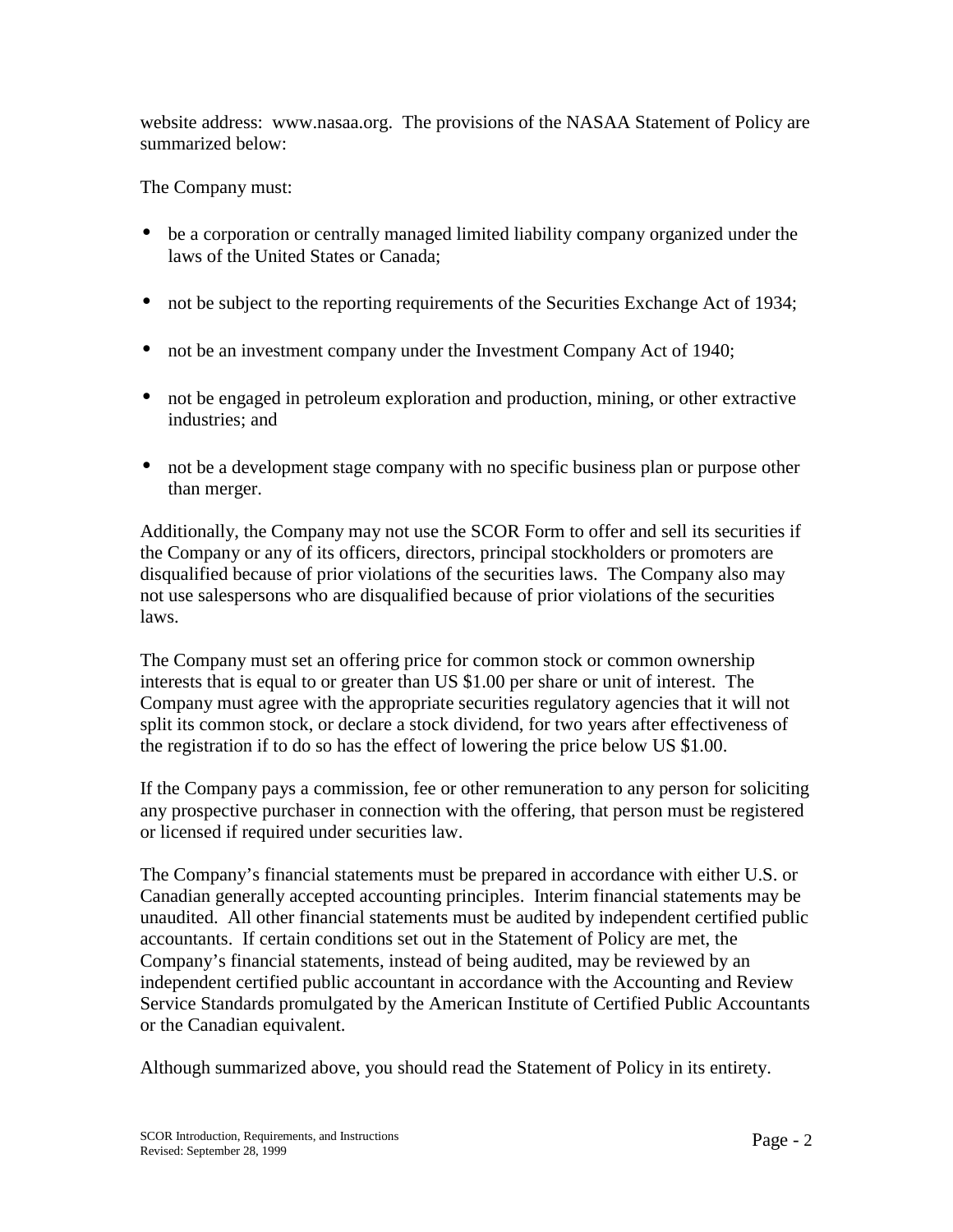### **State securities laws.**

State securities laws are designed to provide investors with information needed to make an informed investment decision. Additionally, they are designed to protect investors from being victimized by dishonest promoters of fraudulent business schemes posing as legitimate business enterprises.

In order to comply with state securities laws, you must disclose in the SCOR Form all material information about the Company that a typical investor would want to know before making an investment in the Company. Many state securities laws also require Company promoters to share the potential risks and rewards of holding stock in the Company fairly with public investors. If you file an application to register the company's securities in those states, examiners will review the Company's offering for compliance with substantive standards.

The Company will receive comments from examiners in states in which the SCOR Form is filed. Comments may be limited to requests for disclosure of additional information or may require that certain terms of the offering be modified to comply with a state's substantive standards. Failure to resolve outstanding comments can lead to denial of an application for registration.

If the Company intends to offer its securities in two or more states within a geographic region, you should contact those states to determine if the Company can request regional review. By requesting regional review, the Company will, in most cases, confer with a lead jurisdiction that will coordinate the review and comments of all states within the region in which the Company intends to offer its securities. To link to the various regional review programs, go to the NASAA website at: www.nasaa.org and click on "Help for Small Business".

Prior to completing the SCOR Form, you may wish to contact your local securities regulator to review applicable standards. It may be possible to arrange a pre-filing conference.

# **General instructions.**

You should use "Plain English" in writing the Company's Disclosure Document. If any answer requiring significant information is materially inaccurate, incomplete or misleading, the Company, its management and principal stockholders may be liable to investors. If the Company is using a salesperson to help sell its securities, the salesperson should ask questions to determine that the Disclosure Document is accurate and not misleading, or the salesperson may also be liable.

The SCOR Form when properly filled in, signed and submitted, together with the exhibits scheduled below and a Form U-1, Uniform Application to Register Securities, constitutes an application to register securities in the states where filed. If the Company is relying on Rule 504, a copy of the Form D that you have filed with the SEC becomes part of the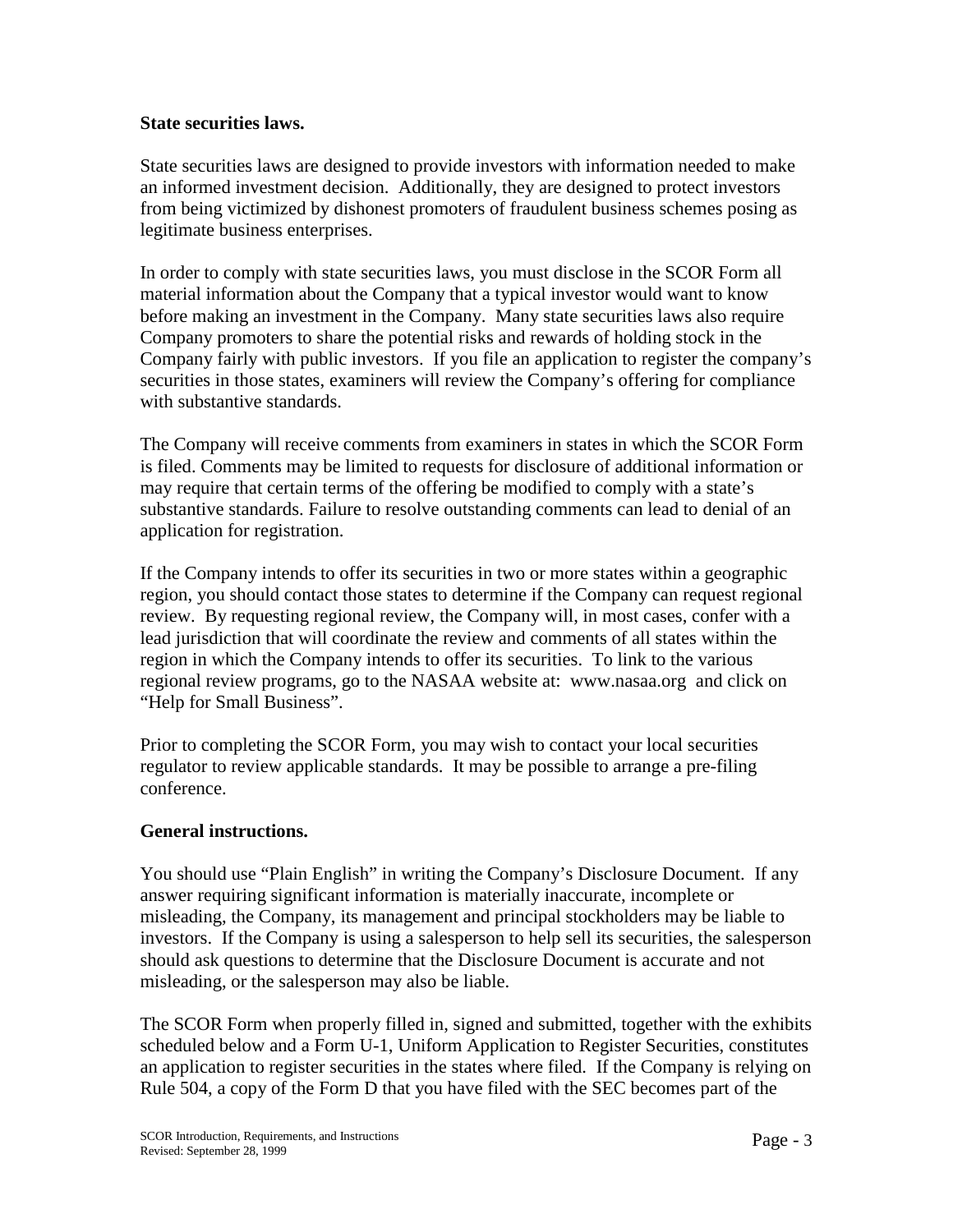Company's application and you must also file it with the securities regulators. The Company must submit a signed original of the SCOR Form, together with an executed Form U-1 and any other required documents. Certain items on the Form U-1 may not be applicable depending on which federal exemption the Company relies.

You must file a separate Form U-1 in each state in which you want to sell securities indicating the amount of securities being registered in that state. You also must enclose a check for the amount of the filing fee. Each state must separately declare the registration effective by an order to that effect unless that state has some other procedure.

You must reproduce each Item in the SCOR Form exactly as it appears, although the Items or the Company's responses may appear in boldface type in order to distinguish between them. The Items and the Company's responses must appear in the same type size. You should not use script or italic type.

The Company must file an opinion that the securities being offered have been duly authorized and when issued will be legally and validly issued, fully paid and nonassessable and binding on the Company in accordance with their terms. The opinion must be from an attorney licensed to practice in a state or territory of the U.S. or in a province or territory of Canada.

Once the Company's SCOR Form is filled out, filed and declared effective, it becomes the Company's disclosure document. The Company may reproduce the SCOR Form for dissemination to potential investors or may place it on the Internet. You should make sure that the copies that are reproduced are readable and the same as the accepted SCOR form. You should also make sure that no one changes the Form that is given to investors or that is posted on the Internet because the Company may be held responsible for any inaccurate information. Do not include a cover of any type in the document you distribute.

If the Company intends to offer securities, including a public solicitation, before the offering is registered, it must ensure that it has complied with one of the available federal exemptions as well as with applicable state law.

If the Company is relying on an exemption from registration under Rule 504, the Company may not be able to conduct a public solicitation of its securities until the registration has been declared effective in at least one state. If the Company is making an intrastate offering of securities under Section  $3(a)(11)$  of the Securities Act of 1933 or making an offering under SEC Regulation A, the Company may be able to make offers, but not sales, in certain jurisdictions prior to registration. In all three cases, you should contact the appropriate securities regulator to determine whether that jurisdiction's laws allow you to make an offer or public solicitation before the registration is declared effective.

Examples of activities that the Company may not be able to engage in until the offering is registered include giving the SCOR Form to potential investors, placing it on the Internet,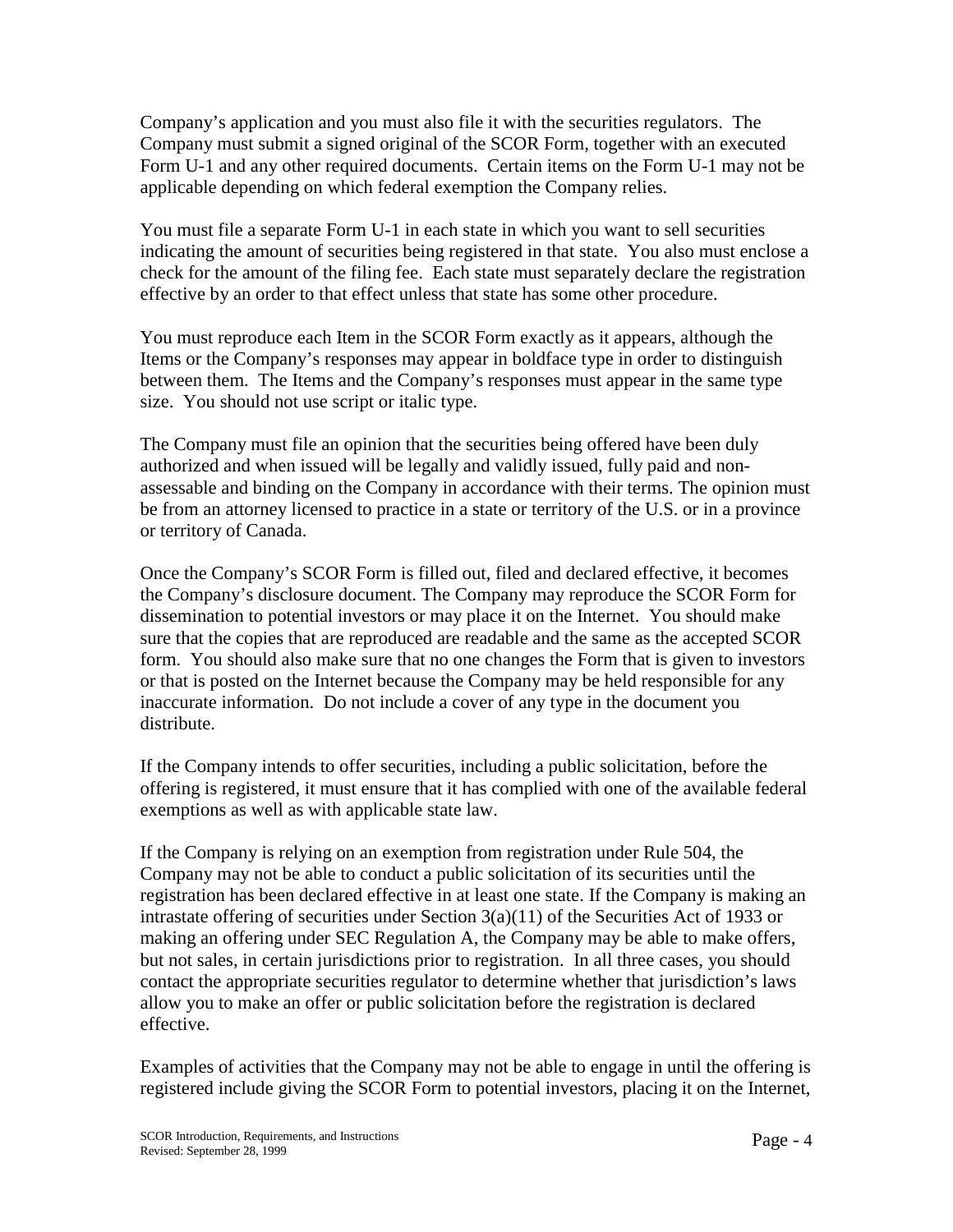taking orders, giving a potential investor a subscription agreement and taking money in exchange for securities. If the Company offers securities before allowed by the applicable securities laws, securities regulatory agencies may take action to delay or stop the offering, or to order the Company or its management to return money to investors. An action taken by a regulator in one jurisdiction may prevent the offering from going forward in another jurisdiction. When the registration has been declared effective in a state, offers and sales may be made in that state even though registration in other states has not been declared effective.

You must deliver the Disclosure Document to each investor before a sale is made. The securities regulator will issue an order indicating the length of time the registration will be effective. The length of time a registration will remain effective in a particular jurisdiction is usually limited to a one year period, unless renewed.

If a material event concerning the Company or the offering occurs after the registration has been declared effective, and while the offering is still in progress, the Company will need to change its Disclosure Document so that it is accurate and complete. The Company must file its amended Disclosure Document with the appropriate securities regulators. The Company may not use the amended Disclosure Document until the securities regulators have cleared it. If any of the changes would be material to the making of an investment decision by an investor, and if the minimum proceeds have not been raised, the Company must deliver the amended Disclosure Document to persons that have previously subscribed. They must be given the opportunity to rescind or reconfirm their investment.

The Company must file all supplemental selling literature or advertisements announcing the offering with the securities regulator of each state prior to publication or circulation within that state.

You must include financial information about the Company. To do that, you must attach the Company's financial statements to the Disclosure Document. Refer to Item 118 of the SCOR Manual for details about the required financial statements. You also are encouraged to contact the securities regulatory agencies to discuss financial statement requirements, as certain jurisdictions may have financial statement requirements that differ from those disclosed in the SCOR Manual.

You should file the following exhibits with each application to register securities:

- Sales Agreement between the Company and a broker dealer or selling agent.
- Articles of Incorporation or Organizational Documents and all amendments to those documents
- By-Laws, as amended to date